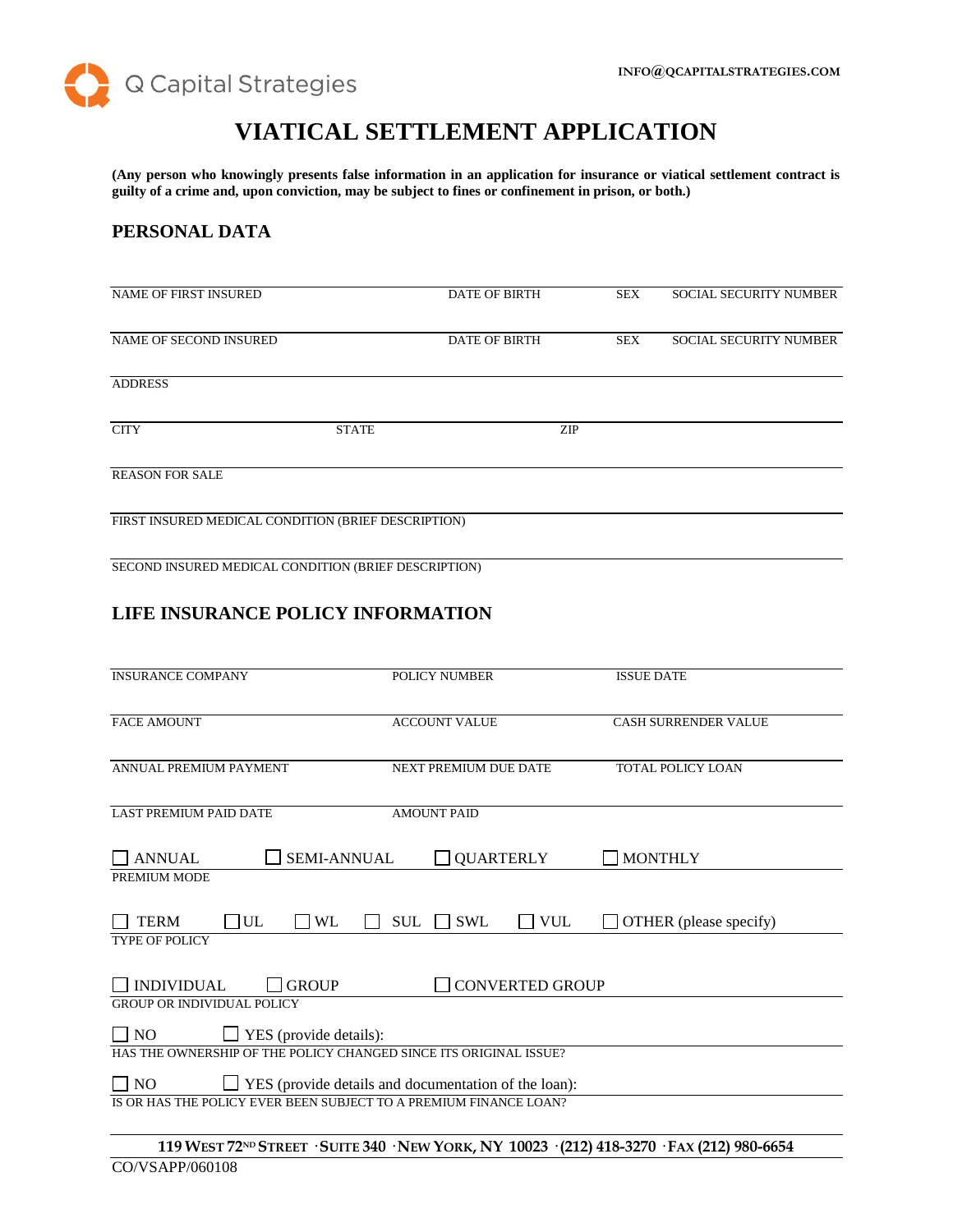| Q CAPITAL STRATEGIES, LLC |                                        |                                                                           | VIATICAL SETTLEMENT APPLICATION · PAGE 2 |          |  |
|---------------------------|----------------------------------------|---------------------------------------------------------------------------|------------------------------------------|----------|--|
| <b>POLICY OWNER(S)</b>    |                                        |                                                                           |                                          |          |  |
| NAME OF POLICY OWNER(S)   |                                        |                                                                           | SOCIAL SECURITY OR TAX ID NUMBER         |          |  |
|                           | NAME OF PRESIDENT (IF CORPORATE OWNED) |                                                                           | NAME OF CORPORATE SECRETARY              |          |  |
|                           | NAME OF MANAGER (IF LLC OWNED)         |                                                                           |                                          |          |  |
|                           | NAME OF TRUSTEE (S) (IF TRUST OWNED)   |                                                                           | <b>DATE OF TRUST</b>                     |          |  |
| <b>ADDRESS</b>            |                                        |                                                                           |                                          |          |  |
| <b>CITY</b>               |                                        |                                                                           | <b>STATE</b>                             | ZIP      |  |
|                           |                                        | If individually owned, has Policy Owner ever been? (check all that apply) |                                          |          |  |
| Married                   | Divorced                               | □ Legally Separated                                                       | Widowed                                  | Bankrupt |  |

If more than one policy is being submitted, please attach an additional page including Policy Owner(s) and life insurance policy information as requested above.

# **MEDICAL INFORMATION**

### **FIRST INSURED**

| NAME OF PRIMARY PHYSICIAN    | TELEPHONE WITH AREA CODE |                          |  |
|------------------------------|--------------------------|--------------------------|--|
| <b>ADDRESS</b>               |                          |                          |  |
| <b>CITY</b>                  | <b>STATE</b>             | <b>ZIP</b>               |  |
| NAME OF SPECIALIST PHYSICIAN | <b>SPECIALTY</b>         | TELEPHONE WITH AREA CODE |  |
| <b>ADDRESS</b>               |                          |                          |  |
| <b>CITY</b>                  | <b>STATE</b>             | <b>ZIP</b>               |  |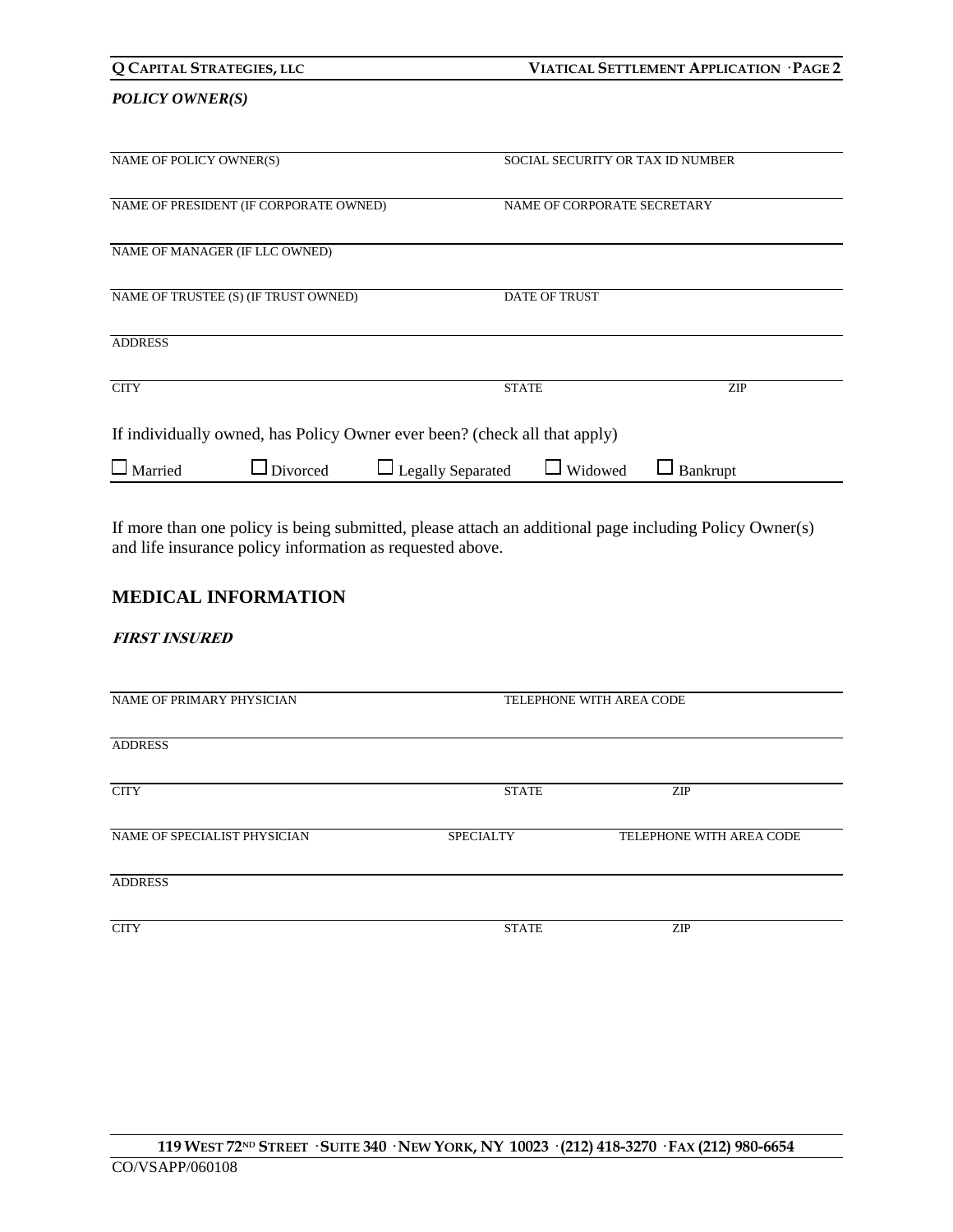#### **SECOND INSURED**

| NAME OF PRIMARY PHYSICIAN    |                  | TELEPHONE WITH AREA CODE |  |  |
|------------------------------|------------------|--------------------------|--|--|
| <b>ADDRESS</b>               |                  |                          |  |  |
| <b>CITY</b>                  | <b>STATE</b>     | <b>ZIP</b>               |  |  |
| NAME OF SPECIALIST PHYSICIAN | <b>SPECIALTY</b> | TELEPHONE WITH AREA CODE |  |  |
| <b>ADDRESS</b>               |                  |                          |  |  |
| <b>CITY</b>                  | <b>STATE</b>     | ZIP                      |  |  |

If there are any other physicians who have treated the Insured(s) in the last five years, please attach an additional page including full name of physician(s), specialty, address and telephone number with area code.

### *The following will be needed to obtain an offer:*

- Copy of the insurance policy and current statement of values
- In-force illustrations showing zero cash value at maturity:
	- If Universal Life policy, submit minimum premium payments
	- If Term policy, submit a current illustration and a conversion illustration to a permanent policy showing minimum premium payments
	- If Whole Life policy, submit a vanishing premium illustration

| <b>SIGNATURE OF FIRST INSURED</b>           | DATE        |
|---------------------------------------------|-------------|
|                                             |             |
|                                             |             |
| SIGNATURE OF SECOND INSURED (IF APPLICABLE) | <b>DATE</b> |
|                                             |             |
|                                             |             |
| SIGNATURE OF POLICY OWNER(S)                | <b>DATE</b> |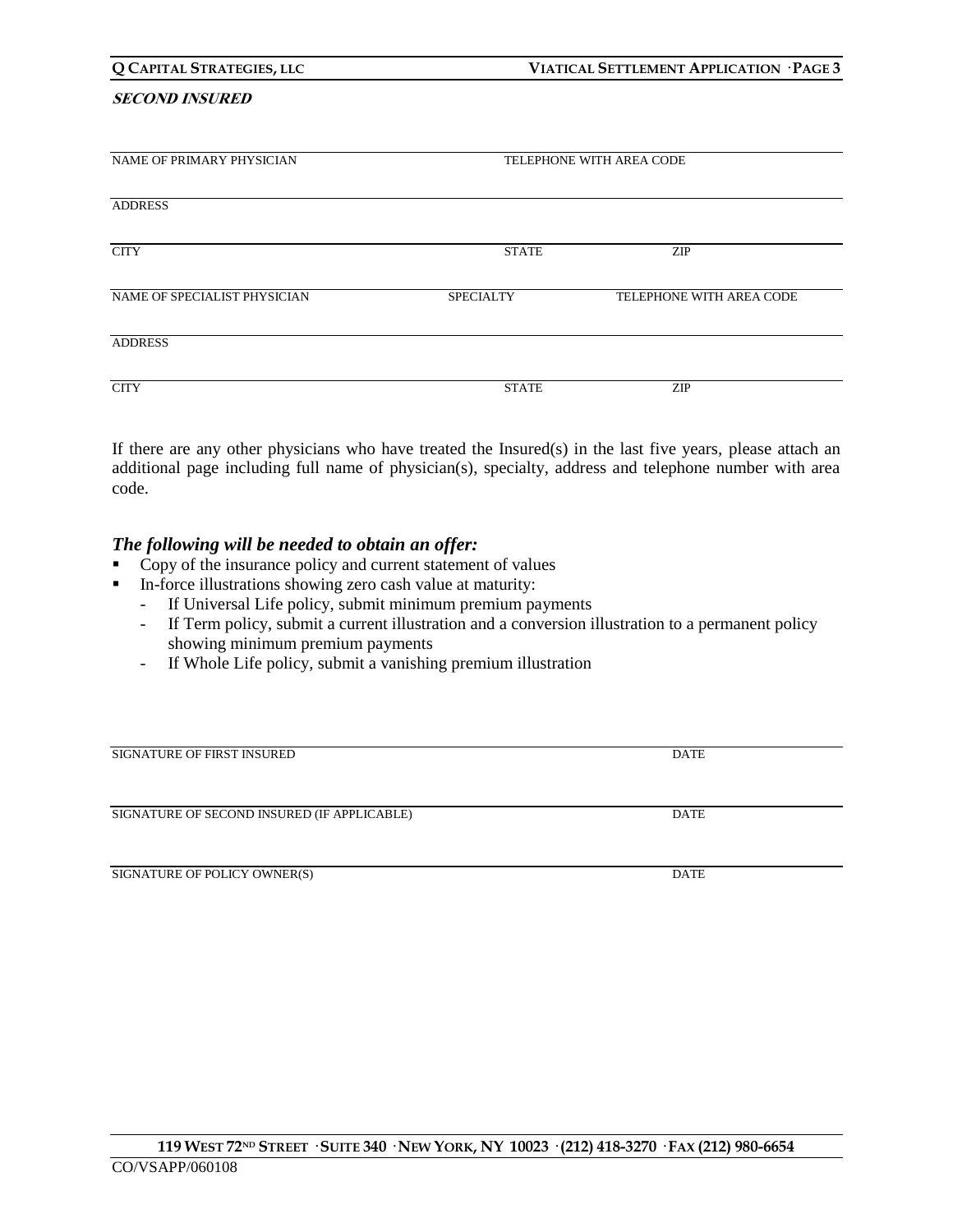# **AUTHORIZATION FOR RELEASE AND USE OF MEDICAL AND/OR INSURANCE INFORMATION (signed by the Insured(s) and Policy Owner(s))**

I/We hereby authorize any physician, medical practitioner, hospital, clinic or any other medical facility, insurance support organization, pharmacy, government agency, insurance company, group policyholder, employer, benefits plan administrator, or any other institution or person to provide to Q Capital Strategies, LLC and/or its authorized representatives or assignees, to any life insurance producer utilized by the Policy Owner(s), to each subsequent owner of the Policy, to any party who is a potential purchaser of the Policy from any subsequent owner, and, if the policy being viaticated has been in effect for less than two (2) years, to the insurance company that issued the life insurance policy covering the life of the Insured(s), any and all information as to diagnosis, treatment and prognosis with respect to any physical or mental condition of the Insured(s) including psychiatric condition, or drug and alcohol abuse.

This Authorization allows for the disclosure, inspection and copying of any and all records, reports, and/or documents, including any underlying data, regarding the care and treatment of the Insured(s) and any other information in your possession concerning any treatment or hospitalization, including but not limited to, all testing materials completed by or administered to the Insured(s), along with any and all medical bills in your possession and control.

I/We understand that the information authorized for release may also include personal information and insurance policy information, including but not limited to, forms, riders and amendments concerning the life insurance policy(ies) on which I/We are the Policy Owner(s) or Insured(s).

This Authorization allows Q Capital Strategies, LLC and its authorized representatives and assignees to use the medical or insurance information, and to disclose such information to each subsequent owner of the Policy, any party who is a potential purchaser of the Policy from any subsequent owner and their respective funding sources and their authorized representatives, medical underwriters, insurers or contingency reinsurers. The Authorization set forth is granted to Q Capital Strategies, LLC, each subsequent owner of the Policy, any party who is a potential purchaser of the Policy from any subsequent owner and their respective funding sources and their authorized representatives. The receipt, use and disclosure of the information obtained pursuant to this Authorization is for the purpose of pursuing and completing the sale or resale of life insurance policy(ies) on which I/We are the Policy Owner(s) or Insured(s), and permitting Q Capital Strategies, LLC or any subsequent policy owner(s) to obtain any amounts payable to the owner or beneficiary of the Policy(ies). I/We hereby expressly authorize such receipt, use and disclosure.

I/We agree that a photographic copy or facsimile of this Authorization shall be valid as the original. I/We agree that this Authorization shall remain valid for twenty-four (24) months, absent any provision of any applicable state statute or regulation to the contrary, in which event it shall remain valid for the maximum period permitted thereunder. I/We understand that all medical information will be kept strictly confidential and will not be released to the Medical Information Bureau.

| <b>NAME OF FIRST INSURED</b>                                                                            | <b>SIGNATURE</b> | <b>DATE</b> |  |
|---------------------------------------------------------------------------------------------------------|------------------|-------------|--|
|                                                                                                         |                  |             |  |
| NAME OF SECOND INSURED                                                                                  | <b>SIGNATURE</b> | <b>DATE</b> |  |
|                                                                                                         |                  |             |  |
| NAME OF POLICY OWNER(S)                                                                                 | <b>SIGNATURE</b> | <b>DATE</b> |  |
| <b>NAME OF WITNESS</b>                                                                                  | <b>SIGNATURE</b> | <b>DATE</b> |  |
| <b>NAME OF WITNESS</b>                                                                                  | <b>SIGNATURE</b> | <b>DATE</b> |  |
| PHOTOCOPIES AND/OR FACSIMILES OF THIS DOCUMENT SHALL BE AS VALID AS THE ORIGINAL                        |                  |             |  |
| 119 WEST 72 <sup>ND</sup> STREET · SUITE 340 · NEW YORK, NY 10023 · (212) 418-3270 · FAX (212) 980-6654 |                  |             |  |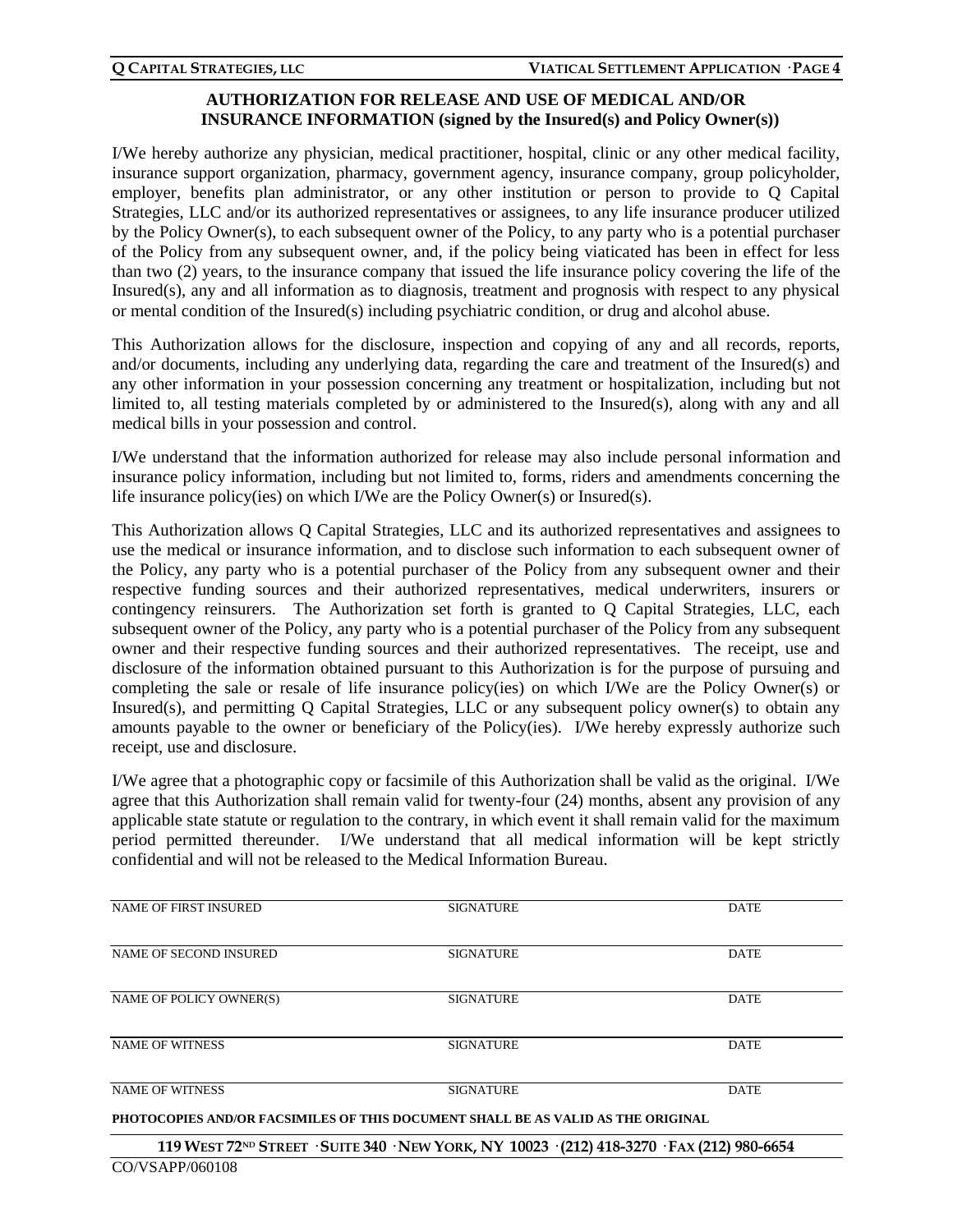# **AUTHORIZATION FOR RELEASE OF INSURANCE POLICY INFORMATION**

(signed by the Policy Owner(s))

I/We hereby authorize the insurance company to release directly to Q Capital Strategies, LLC and/or its authorized representatives or assignees any and all information and forms in connection with the policy(ies) listed below (including, but not limited to, verification of coverage, any illustrations or any conversions, thereat). As per my/our specific instructions as the Policy Owner(s), please fax the requested information to Q Capital Strategies, LLC directly and forward a copy to the undersigned Policy Owner(s).

I/We agree that a photographic copy or facsimile of this Authorization shall be valid as the original.

I/We agree that this Authorization shall remain valid for three years, absent any provision of any applicable state statute or regulation to the contrary, in which event it shall remain valid for the maximum period permitted thereunder.

| NAME OF POLICY OWNER(S) | <b>SIGNATURE</b>                 | <b>DATE</b> |  |
|-------------------------|----------------------------------|-------------|--|
| <b>ADDRESS</b>          | SOCIAL SECURITY OR TAX ID NUMBER |             |  |
| <b>CITY</b>             | <b>STATE</b>                     | <b>ZIP</b>  |  |
| POLICY NUMBER 1         | <b>INSURANCE COMPANY</b>         |             |  |
| POLICY NUMBER 2         | <b>INSURANCE COMPANY</b>         |             |  |
| <b>POLICY NUMBER 3</b>  | <b>INSURANCE COMPANY</b>         |             |  |
| <b>NAME OF WITNESS</b>  | <b>SIGNATURE</b>                 | <b>DATE</b> |  |
| <b>NAME OF WITNESS</b>  | <b>SIGNATURE</b>                 | <b>DATE</b> |  |

**PHOTOCOPIES AND/OR FACSIMILES OF THIS DOCUMENT SHALL BE AS VALID AS THE ORIGINAL**